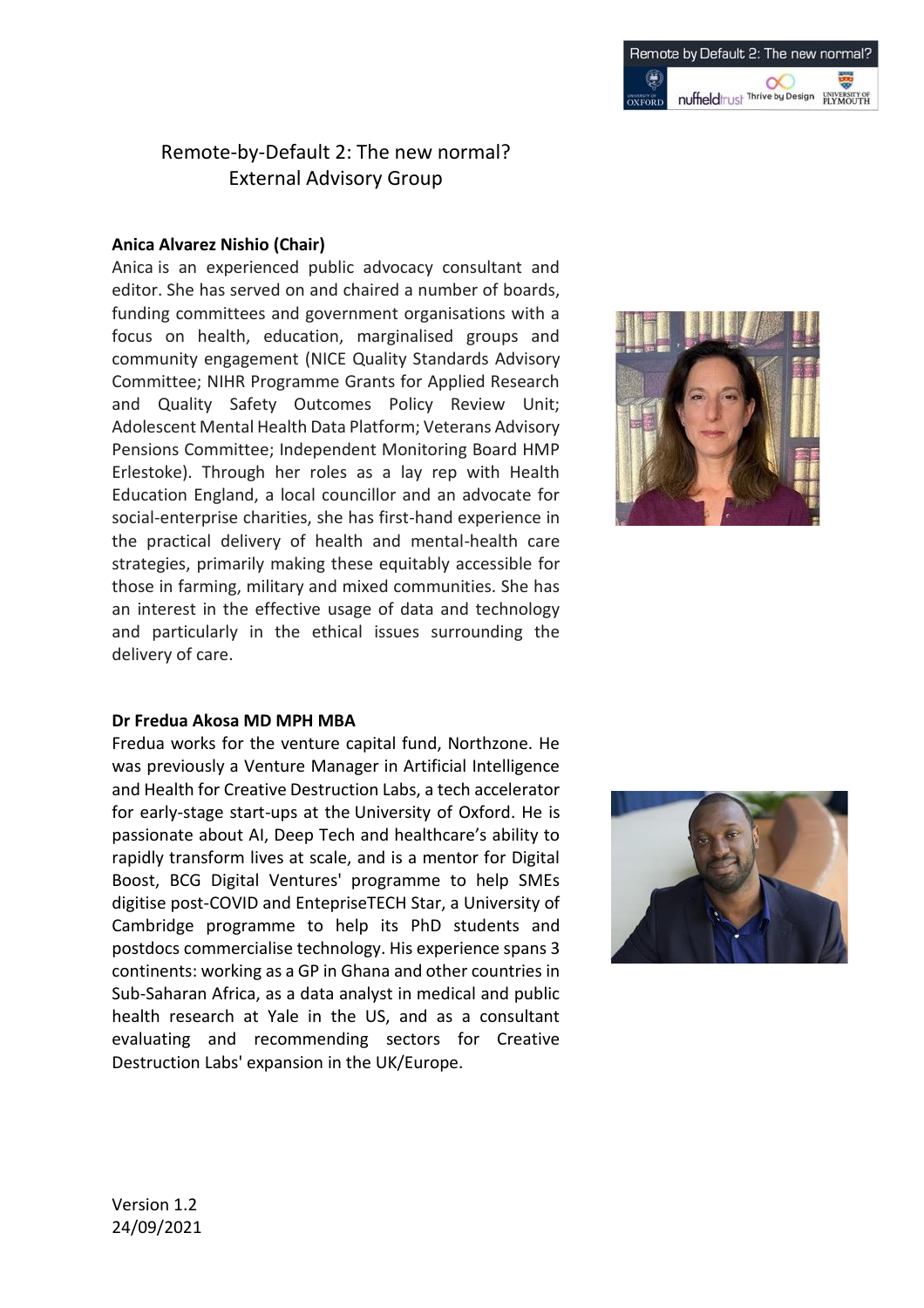### **Dr Minal Bakhai MBBS (Hons) BSc (Hons) MRCGP MRCP DFSRH FFCI**

Minal is the National Clinical Director for Digital First Primary Care at NHS England and NHS Improvement. She is a practicing GP, working at an inner-city London practice for almost 10 years. Minal has a unique portfolio with experience stretching across policy, national programme strategy, research and implementation. Additionally, she is an expert advisor at NICE appraising the effectiveness and safety of digital tools used in primary care to reduce preventable ill health and empower patients. She is passionate about harnessing the power of technology to support the delivery of a vibrant, high quality, sustainable general practice and developing a shared learning system to ensure the use of digital tools meet the challenges of our population.



### **Lisa Drake**

Lisa has worked in the NHS for 18 years; in service development in acute and community settings, commissioning for whole populations and latterly managing in General Practice. This has helped to develop a broad knowledge of the whole NHS system.

Prior to and during the covid19 pandemic she supported commissioners and practices at CCG/ICS & Regional level to seize the opportunity that Digital solutions could provide, to help to deliver system change and modernise general practice.

Using collaborative tools, offering different types of services, communicating using new methods - Lisa feels that it's time for 'the stuff' that we use in our daily lives to be a choice, offered as part of our core NHS service delivery.

Lisa works independently as Director - Quality, Service & Improvement at Redmoor Health and also remains in the NHS as a Digital Advisor in Central Lakes Medical Group in Cumbria. Her work involves advising practices, PCNs & commissioners how to improve patients' digital experience; how to deliver full range of GP Online services and streamline general practice workload.

Previously an experienced practice manager with key responsibilities for Patient services, Quality, HR, Finance, External partnerships. Lisa is a mature student of the Open University specialising in Social Policy, Health and Care communications and relationships.



Version 1.2 24/09/2021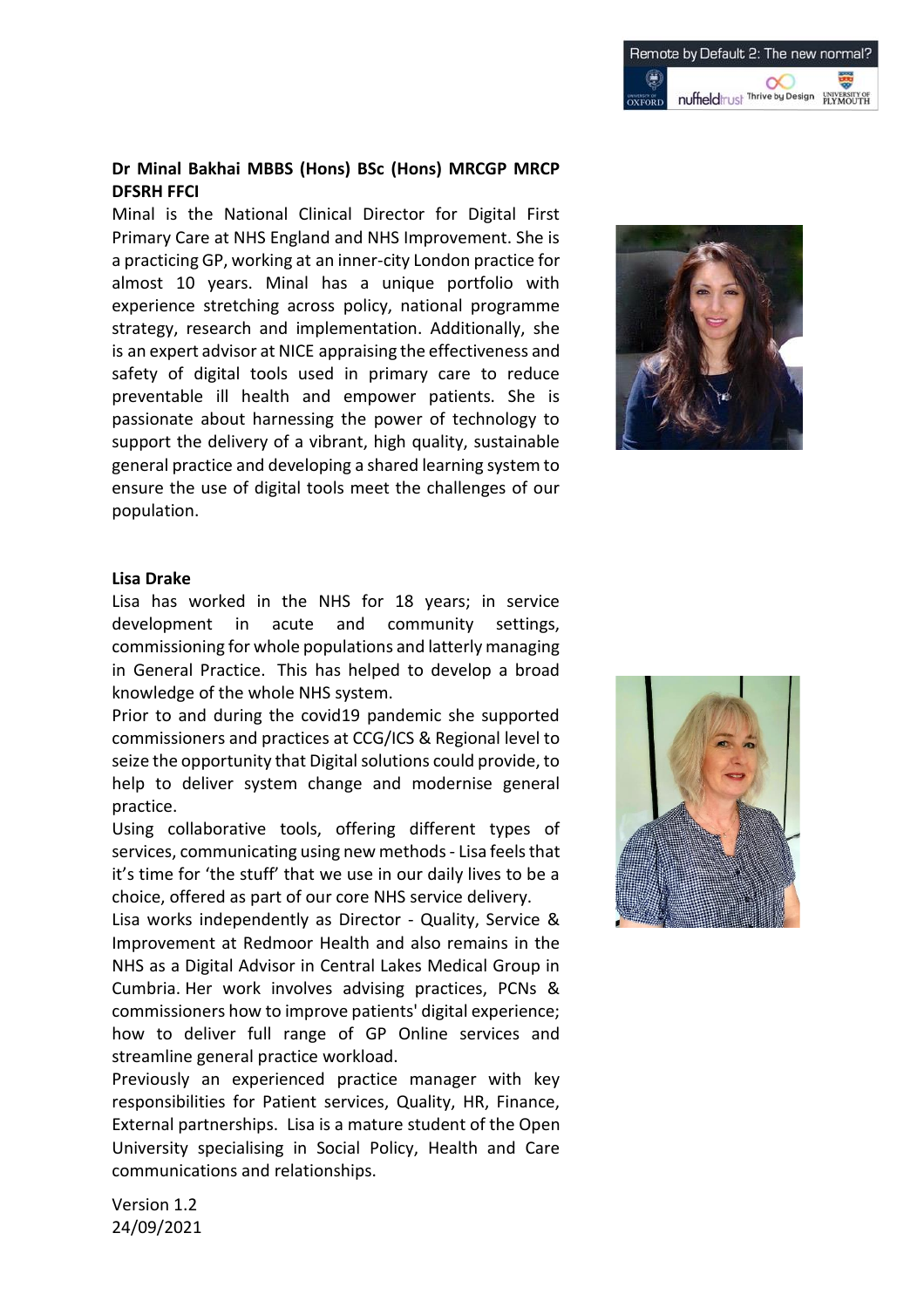#### **James Ford**

James is a compliance and investigations lawyer at Mayer Brown, where he focuses on corporate governance, regulatory compliance, transactional advice and investigations in the areas of economic sanctions, export controls, anti-corruption, business and human rights and money laundering. He has advised financial institutions and corporates across a range of sectors, including medical device manufacturers and pharmaceuticals companies. He has also spent time working in the in-house legal teams of five major companies in the finance, mining, defence and oil and gas sectors. James is a former Board Fellow of Spark

Inside, a charity that delivers coaching programmes in prisons to young offenders to encourage rehabilitation and contribute towards a reduction in violence and reoffending. James also founded the Transparency International Professional Supporters (TIPS) Network, a volunteer initiative that supports the advocacy and outreach efforts of Transparency International, a leading NGO voice on anticorruption and business integrity affairs. The TIPS Network has more than 350 members across the public and private sectors, as well as academia.



### **Jean Gaffin OBE Hon DSc MSc**

Jean took her degree in Government and an MSc in social policy from LSE as a mature student, then for 20 years taught social policy at further and Higher Education levels. She has held a variety of roles in the voluntary sector, first running the Child Accident Prevention Committee, then British Paediatric Association (now Royal College of Paediatrics and Child Health), Arthritis Care and lastly National Council for Hospice and Palliative Care. She has been a member of NICE Technical Appraisal and Quality Standards Advisory Committees and has chaired both a Community Trust and a Primary Care Trust. Her patient advocacy work includes membership of a general practice Patient Participation Group, member of Royal College of Physicians Patient and Carer Unit and Chair of the Patient Liaison Committee of the British Pain Society. Currently she is an Associate Hospital Manager in two NHS Trusts, Expert by Experience for CQC participating in inspection of care homes and domiciliary care agencies and community member of the Medicines Management Committee of North Central London CCG.

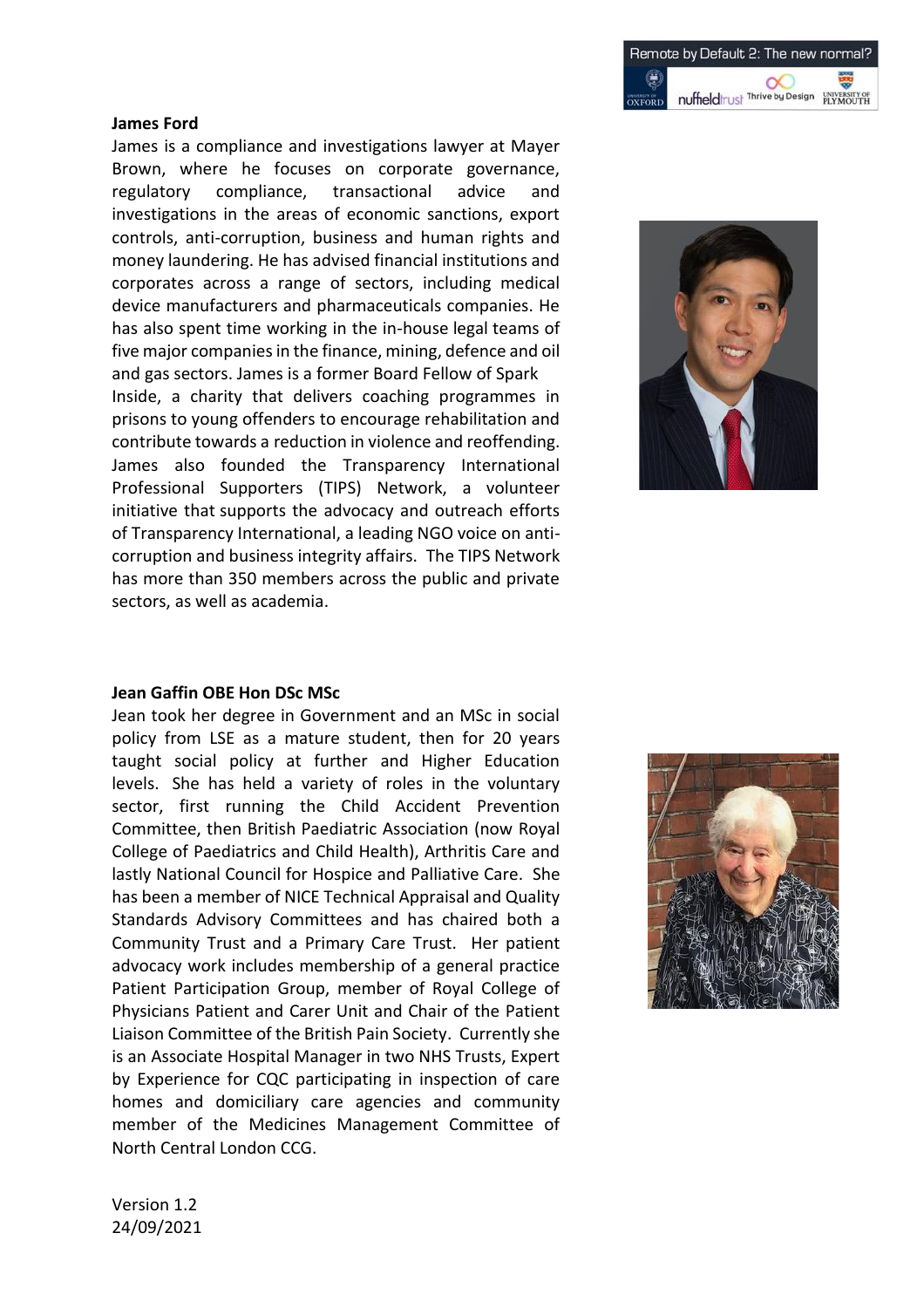#### **Matthew Hammerton**

Matt is a six session GP Partner at St Clements Partnership, Winchester and Digital Primary Care Clinical Lead for Wessex AHSN. Prior to a career in medicine, he undertook a Masters in Biological Photography and Imaging and spent 11 years as a bespoke e-learning developer in higher education. The combination of technology, education and medicine has led to research interests in digital transformation and NHS wellbeing. This included spending six months helping to research, write and edit the 2019 *Topol Review: Preparing the healthcare workforce to deliver the digital future*. This was followed by a Wessex HEE digital fellowship researching digital readiness within general practice. The result is seven pragmatic and empathetic recommendations for supporting effective digital transformation that he is keen to promote within the local healthcare environment. Work interests are gladly kept in check with three children, including nine-year-old twins. As well as family life, he is an avid multi-sports athlete always looking for the next endurance challenge or adventure.



## **Dr Kirsten Lamb MRCGP, DCH, DRCOG, Cert Ed Medical Education**

Kirsten is a retired GP, graduate of Cambridge University and the London Hospital. She worked as a GP in the Northwest of England, Northeast Scotland, the Netherlands and then since 1992 in Harpenden Herts. She was a GP trainer and named GP for safeguarding children in Herts. From 2008, she has been involved with learning disability commissioning having also been closely involved with Mencap in the town in which she worked. From 2012, she was clinical lead for learning disability for the clinical commissioning group (CCG) in Herts. Through this, Kirsten was able to work with many people with a learning disability and their families and carers. She was involved with the training of GPs to encourage them to provide a quality service for people with a learning disability. The role also covered much cross-system work within the County - health service providers, the 3<sup>rd</sup> sector and the Local Authority - to improve outcomes for people. She has been closely involved with the learning disability mortality review programme since its start.

In post-retirement, Kirsten continues to chair a group of GPs from around the country who have a special interest in



Version 1.2 24/09/2021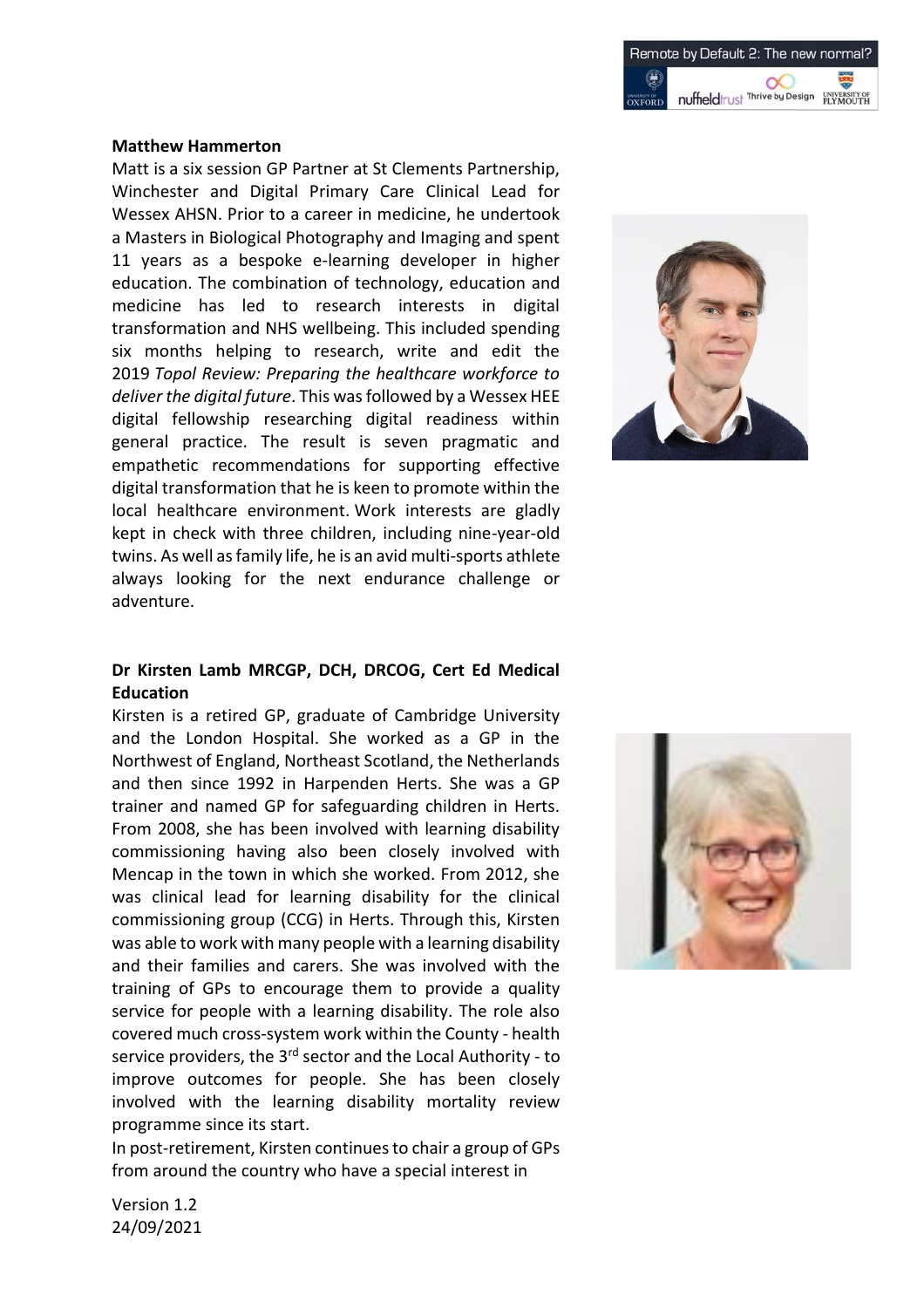

learning disability. She has a research interest trying to improve the care of people with a learning disability, linked to the university of Plymouth. She has engagement with many NHS England learning disability workstreams and continues to engage with  $3<sup>rd</sup>$  sector and self-advocacy organisations.

Kirsten's aim is to reduce health inequalities for this extremely vulnerable cohort of the population.

### **Charles Lucas**

Charles has over 20 years in investment banking, arranging and advising mergers and acquisitions, capital raisings, strategic advice, running and building businesses, fintech etc. He brings pan-European expertise and logistical skills. He excels at strategic goal setting and project management; simplifying complex situations and ensuring and facilitating good governance. His interests include working with *West London Welcome*, a charity that provides support and food to refugees and asylum seekers, arable farming and issues involving rural communities, and the application of technology to everyday problems.



### **Irene Poku**

Irene worked for 20 years as a pharmacovigilance expert and clinical trials project manager. She now works as a coach helping individuals and organisations make paradigm shifts in their thinking. Her specialism is working within matrix organisational structures to deliver projects efficiently and within set timeframes. She is experienced in the maintenance of databases and in performing data reconciliation as well as implementing systems and processes for audits. She bring a wealth of lived experience to the EAG ranging from issues of dementia, blood pressure, glaucoma, polypharmacy, cancer, palliative and elder care, and multiple long term conditions.

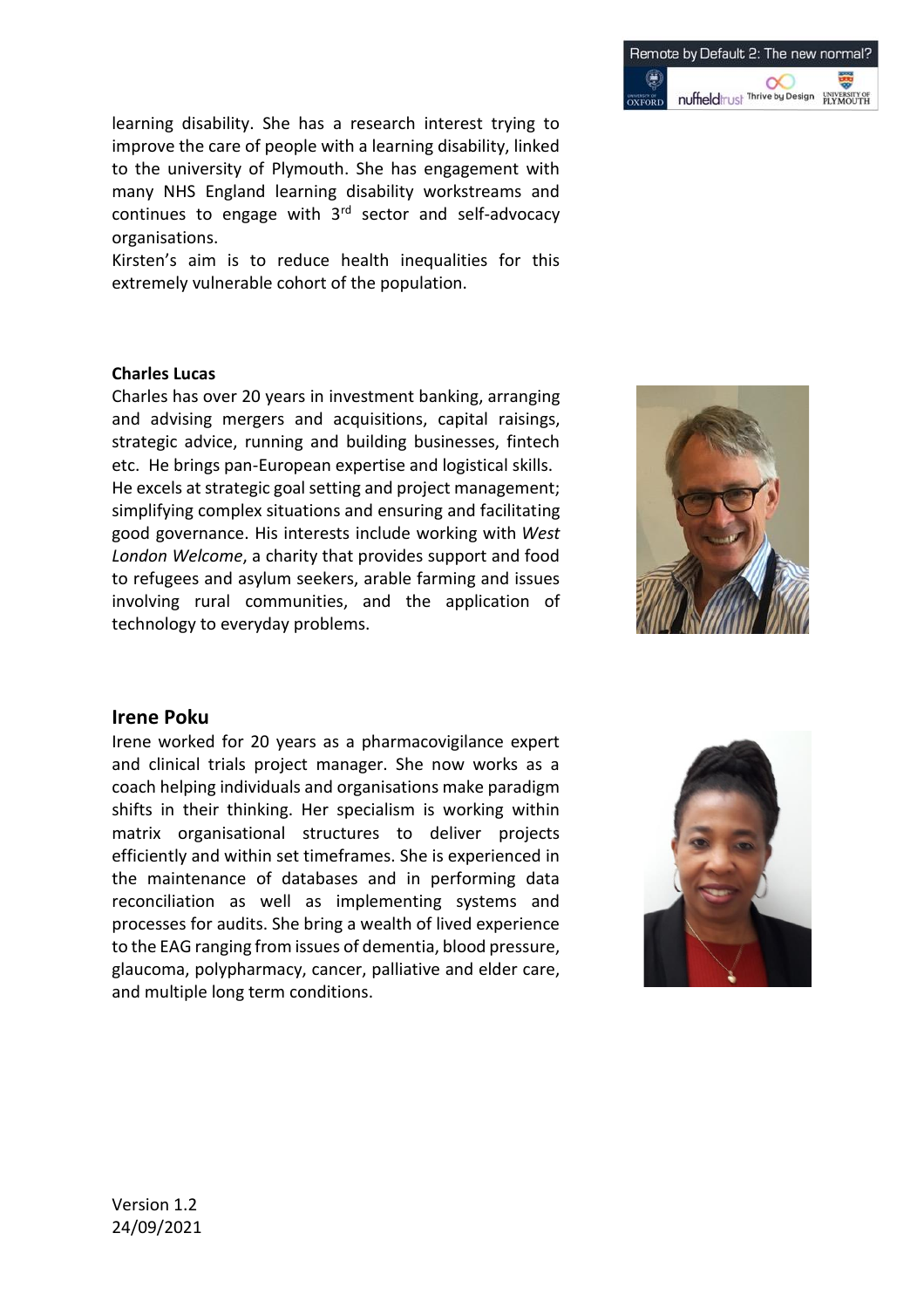

### **Martin Roland**

Martin Roland qualified as a doctor at Oxford University in 1975, then trained as a general practitioner. He was appointed as Professor of General Practice at the University of Manchester in 1992 where he was Director of the National Primary Care Research and Development Centre from 1994 to 2009. In 2009 he moved to Cambridge to the inaugural Chair in Health Services Research which he held until 2016. Professor Roland's research focuses on developing ways of measuring and improving the quality of primary medical care including evaluation of pay for performance schemes. He is Fellow of the Academy of Medical Sciences and an International Member of the US National Academy of Medicine. He was appointed CBE for Services to Medicine in 2003.



#### **Dr Helen Walthall**

Helen is a cardiac nurse by clinical background who has worked in all areas of cardiac care following training in London as an adult nurse. She has worked across a number of NHS Trusts in England, in a variety of roles including staff nurse, ward sister and Lecturer Practitioner. In 1999 she joined Oxford Brookes University (OBU) as a lecturer, where she also studied for a part-time PhD in Cardiac Care. She has taught on and led a number of programmes, including critical and specialist care, advanced practice, and additionally was the Research Lead for Nursing and Senior Fellow of the Higher Education Academy. She has recently joined the Oxford University Hospitals NHS Foundation Trust as the Director of Nursing Research and Innovation. Helen is an active nurse researcher who is currently working on studies in heart failure, acute coronary syndromes and diabetes. She has experience of grant delivery as PI and Co-I and has published and presented many papers to national and international audiences. All of the studies encompass working with patients, their informal carers and the multidisciplinary team to improve patient experience, care and outcome.